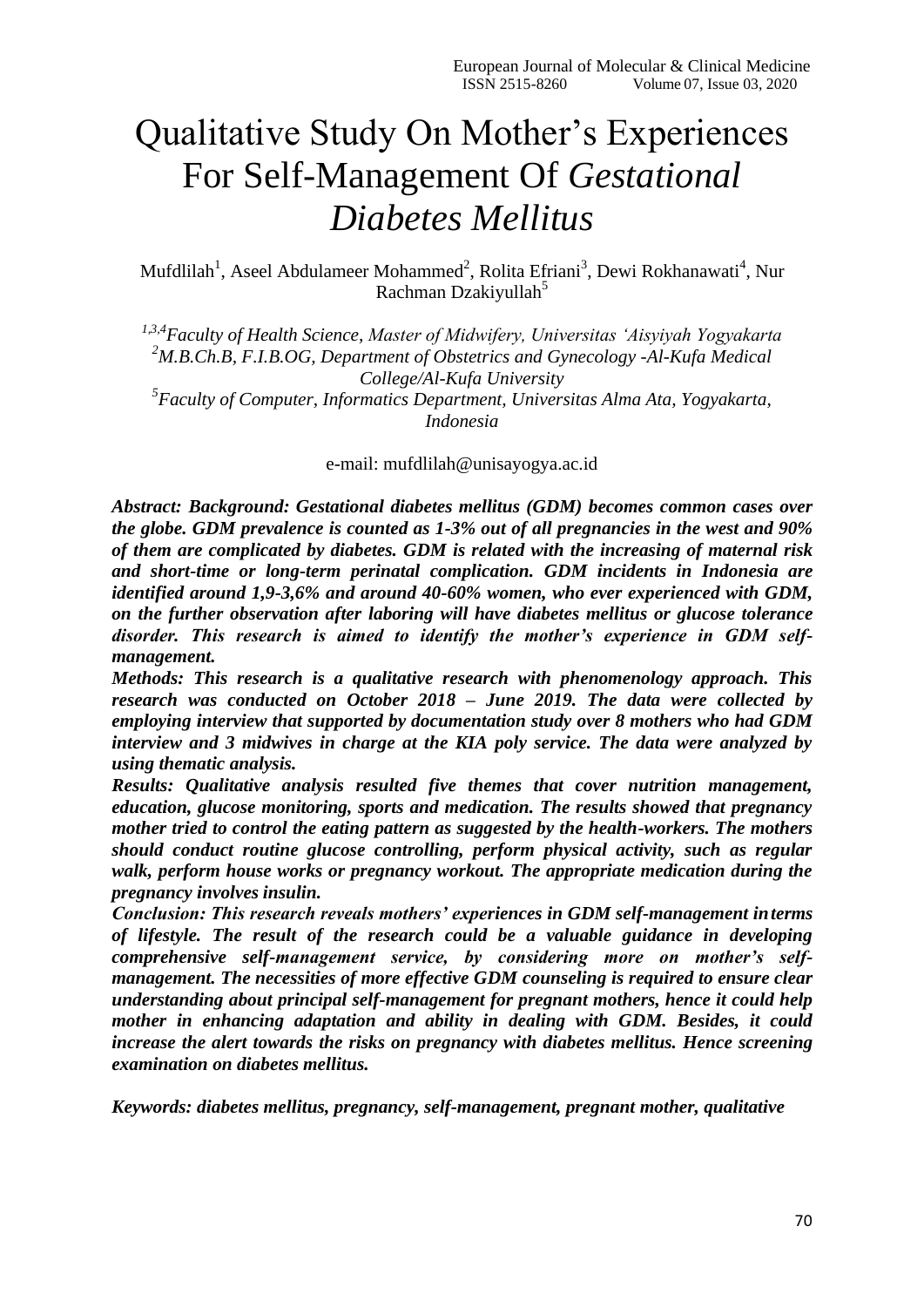# **1. INTRODUCTION**

Non-contagious disease is the biggest cause of disease on pregnancy mother in Indonesia. DM is type of non-contagious disease that cause 60% of death and 40% of pain in all over the globe (WHO, 2014). DM cases are raised throughout the year, including on the pregnancy. It has serious impact on mother and the baby if it is not managed optimally. GDM prevalence is estimated to reach 9,3-25,5% in all over the world. (Xu *et al*., 2017). Particularly in Indonesia, the numbers of DM patients reach 1,9-3,6% (Sugianto, 2016).

Diabetes mellitus on pregnancy, or widely known as Gestational diabetes mellitus (GDM) is glucose intolerance that triggers higher level of glucose identified firstly during pregnancy and returned to normal after laboring (Parsons *et al*., 2018). Several factors have been related with the risk escalation on GDM development. It includes aging mother, family history on diabetes mellitus, previous history by having macrosomic baby, history of GDM, obesity, overweight during pregnancy, particularly for obesity person (Alfadhli *et al*., 2015). Besides, the lack of information and consideration about GDM also related with the high GDM prevalence (Alharthi *et al*., 2018).

Gestational diabetes mellitus has been related to many short-term and long-term health issues for mother and the baby. Early diagnose for GDM is crucial to reduce the morbidity of mother and baby and enable the next step to prevent or postpone diabetes type 2. Main way to cure GDM is lifestyle changing that involves diet, sport and checking the glucose level in blood.

One of the efforts from health-workers to prevent or screening diabetes melitus on the pregnancy is to utilize government program, which is mother-child health program/*kesehatan ibu dan anak* (KIA). KIA includes integrated examination of antenatal care (ANC). ANC examination is expected to provide many information and health counseling to mothers, with expectation of early screening to complicated disease and comorbidities on pregnant women (Riskesdas, 2013).

The implementation of ANC service has been reinforced by the policy from Minister of Health in the article 6 verse 1 Permenkes No. 25 in 2014 about the efforts on child's health. It is stated that fetus health service in the uterus is served by antenatal service towards pregnant mother in regularly as standard, at least 4 (four) times during the pregnancy (K1-K4). Types of integrated ANC service include general check-uo, body's temperature, blood pressure, body weight, LILA, TFU, fetal presentation, DJJ, Hb, blood type, protein level in urine, blood sugar/reduction, malaria blood, BTA, syphilis blood, HIV serology and USG (Permenkes, 2014).

Initial screening that could be done on DM case is blood sugar observation. All pregnant women must conduct the examination of blood sugar, the control of body mass index (BMI), life-style alteration and diet suggestion during pregnancy. Besides, test of oral glucose tolerance/OGTT is required. It is recommended to conduct GDM screening within 24-28 pregnancy. Particularly for women with high risk, screening must be performed on the first prenatal visit. International recommendation for GDM management also emphasizes the importance of follow up the postpartum nurturing, including OGTT from 6 to 12 postpartum weeks and further supports for life-style changes (ADA, 2015).

The initial study found that the numbers of pernant mothers in Yogyakarta city in 2018, who have been examined their blood sugar were 1.590 persons. From that numbers, 22 pregnant mothers are detected with GDM (Health profile of Yogyakarta City, 2018). Puskesmas Umbulharjo I, Kraton and Wirobrajan are Puskesmas which have 8 cases of labouring mother with GDM history. Based on above fact, the researcher interested to carry out a research about "Qualitative Study on Mother's Experience for *Gestational Diabetes Mellitus* Self-Management at Yogyakarta City.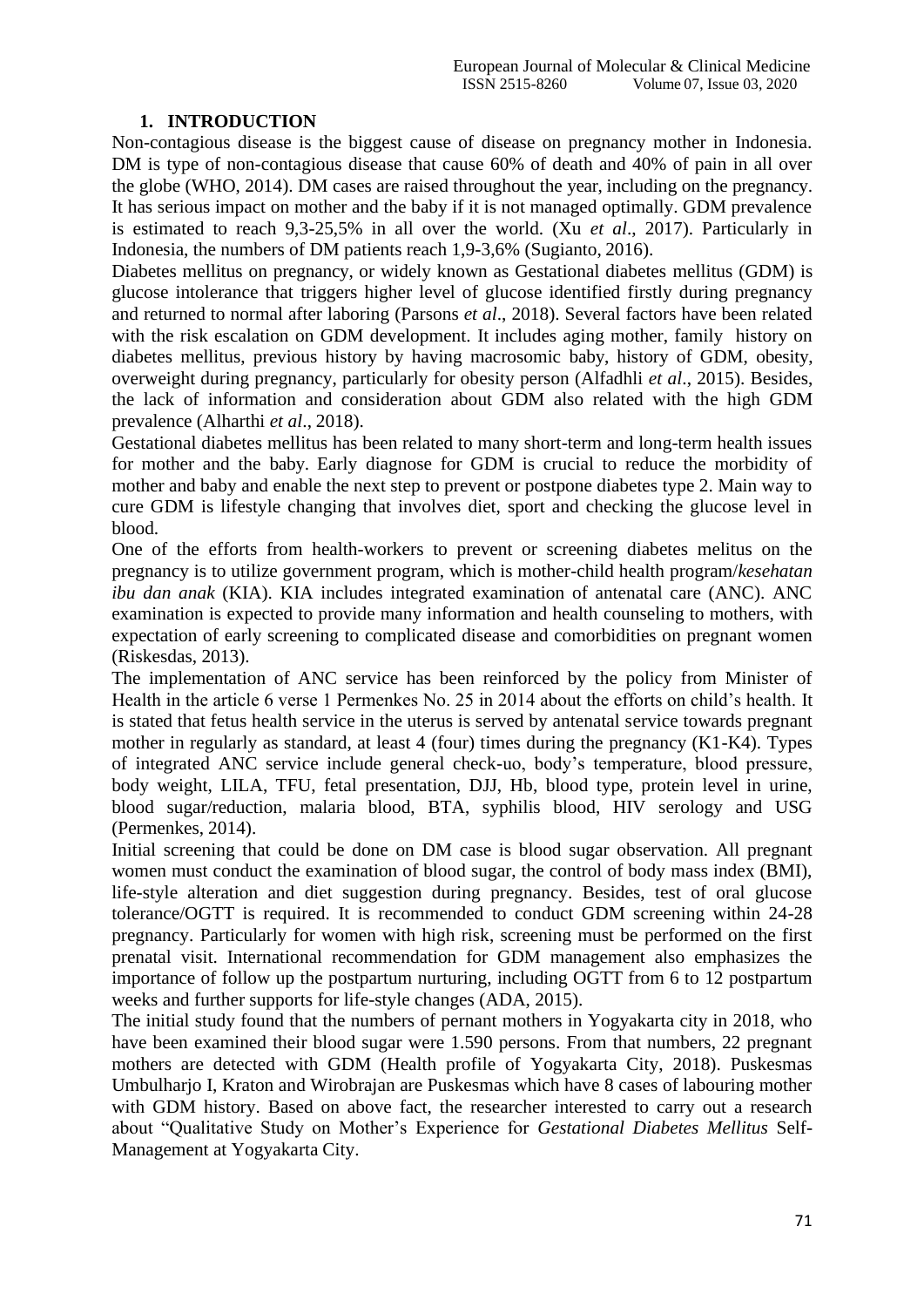# **2. MATERIAL AND METHODS**

Methodology design that used in qualitative research is phenomenology approach. 8 mothers with GDM history participate as samples, as well as 3 midwives that perform service in KIA poly. Total 11 respondents were involved. Purposive sampling with criterion sampling strategy is applied as sampling technique*.* The research was conducted from October 2018 to June 2019. It was performed in working area of di Puskesmas Umbulharjo I, Puskesmas Kraton and Puskesmas Wirobrajan.

Data collecting instrument employed semi-structured interview guidance, audio record and writing tools. It was focused on one variable, which was mother's obstacles in managing GDM. Thematic analysis was employed as data analysis.

# **3. RESULTS**

### *Respondents' characteristics*

Participants' characteristics was divided into two; main participants are 8 mothers with gestational diabetes mellitus (GDM) history. Supporting participants are determined as 3 midwives that serve in KIA poly. Characteristics of main participants are presented in Table 1, as follows:

| Code            | Age                 |            | Education Occupation | Child's Age |
|-----------------|---------------------|------------|----------------------|-------------|
| PU1             |                     | 26 yrs SMA | <b>IRT</b>           | 2,5 months  |
| PU <sub>2</sub> | $35 \text{ yrs}$ S1 |            | <b>IRT</b>           | 7 months    |
| PU <sub>3</sub> |                     | 38 yrs SMA | <b>KS</b>            | 9 months    |
| PU4             | 39 yrs              | <b>SMP</b> | <b>IRT</b>           | 10 months   |
| PU <sub>5</sub> | 32 yrs DIII         |            | <b>KS</b>            | 2 months    |
| PU <sub>6</sub> | 28 yrs              | <b>SMA</b> | <b>KS</b>            | 11 months   |
| PU7             | $30 \text{ yrs}$ S1 |            | <b>IRT</b>           | 12months    |
| PU <sub>8</sub> |                     | 25 thn SMA | <b>IRT</b>           | 11 months   |

Table 1. Characteristics of Main Participants

Source: Primary Data 2019

Description: PU = Main Participant, KS =Private Employee, IRT = Housewife

|  | While, the characteristics of additional participants are presented in table 2: |
|--|---------------------------------------------------------------------------------|
|  | Table 2 Characteristics of Supporting Participants                              |

| Code            | Age       |     | Education | Work<br>Duration |
|-----------------|-----------|-----|-----------|------------------|
| PP <sub>1</sub> | 34<br>old | yrs | DIII      | $+7$ years       |
| PP <sub>2</sub> | 34<br>old | yrs | DIII      | $+8$ years       |
| PP3             | 43<br>old | yrs | DIII      | $+14$ years      |

Source : Primary Data 2019

Description: PP = Supporting participants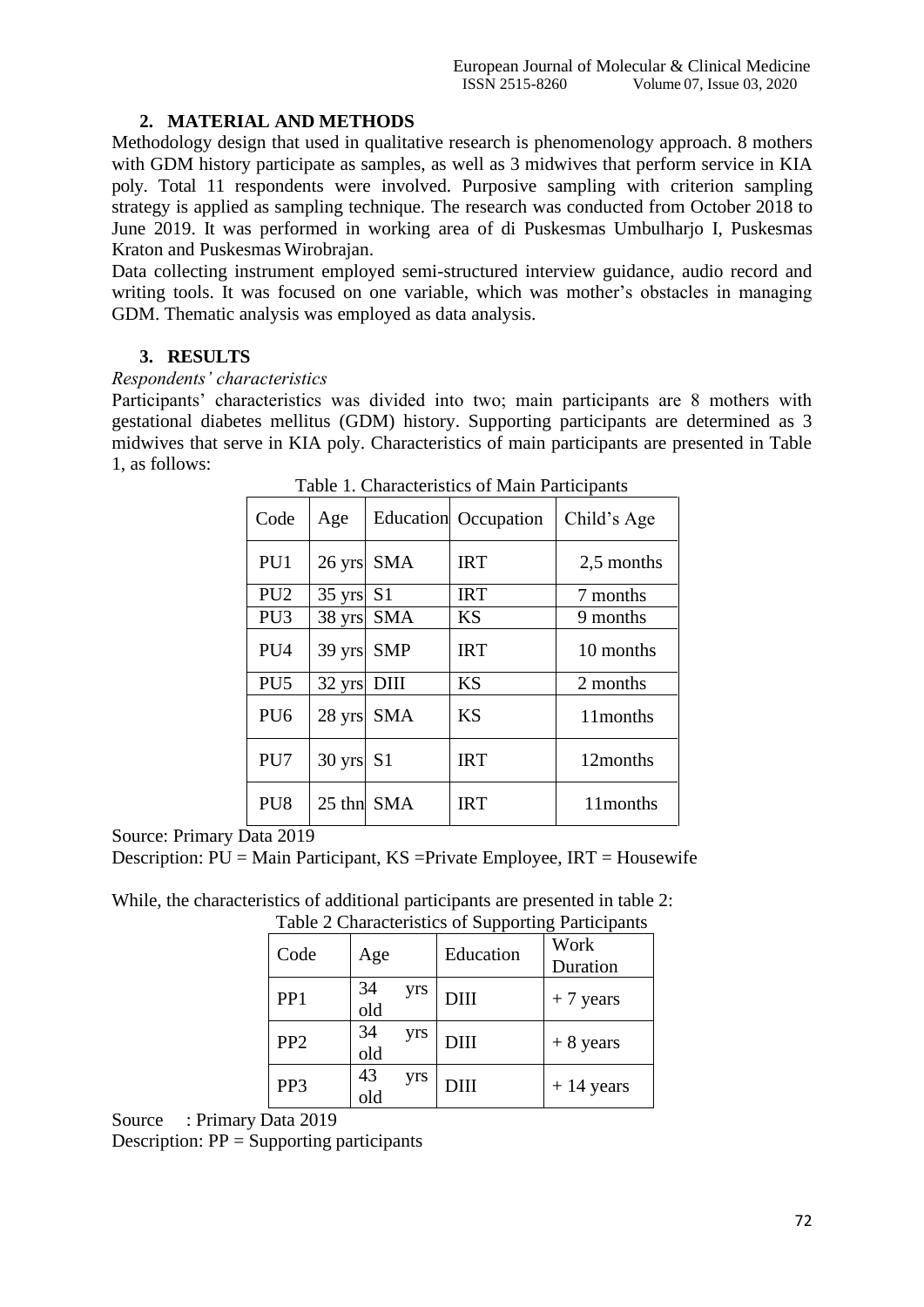# *The Data Analysis Result*

The data result of research conducted in Puskesman Yogyakarta city were analysed by using thematic analysis by identifying patterned themes that existed in a phenomenon.

Entire research's results are compared continuously until conclusion is resumed. The result of data analysis generated several themes as presented in Table 3:

| Coding Label                                                         | Theme                     |
|----------------------------------------------------------------------|---------------------------|
| Mother tries to control the eating pattern as suggested by health-   | Nutrition                 |
|                                                                      |                           |
| workers                                                              | Management                |
| Mother tries to avoid food and beverage that are not recommended by  |                           |
| health-workers                                                       |                           |
| Mother is accommodated with eating pattern counseling by nutritional | Education                 |
| experts                                                              |                           |
| Mother is provided with general health counselling                   |                           |
| The existence of GDM examination on the first visit                  |                           |
| Mother don't have the GDM counseling                                 |                           |
| Mother conducts blood sugar control during pregnancy                 | <b>Glucose Monitoring</b> |
| Mother conducts blood sugar control after labouring                  |                           |
| The blood sugar checking is performed after the baby born            |                           |
| Mother performs light exercises by walking                           | <b>Physical Exercises</b> |
| Mother performs pregnancy workout and yoga                           |                           |
| Mother uses insulin during pregnancy                                 |                           |
| Mother understands how to use insulin                                | Medication                |
| Mother performs DM medication after labouring                        |                           |
| Insulin is stopped after labouring                                   |                           |

## Table 3 The Result of Thematic Analysis

The research's result ends up with five themes, which are nutrition management, education, glucose observation, physical exercise and GDM medication.

### 1) Diet management

All participants try to control eating pattern during pregnancy as suggested by healthworkers. They also provide suggestion about GDM management, as below excerptions:

"I prefer vegetables, for rice I prefer red rice. I tend to maintain my eating habit, no sweet stuffs. I drink water. If I want rice, I will eat red rice. I prefer vegetables" P2

"I eat in proper porsion, reduced portion, still 3 times a day. Only reducing the portion. The rice is reduced, while the vegetables are added. It still allowed to eat sweet food, not too sweet and not too much. Should be maintained" P3

# 2) Education

Several participants stated to have GDM counceling, regarding to the danger of GDM or diet pattern in controlling the GDM. The health-workers stated that the education for pregnant mothers with GDM is existed at integrated ANC. These are described by following excerptions:

"For education, integrated ANC is the most suitable for mother, there will be further diet consultation to nutrition department and to the psychologist. Later, the doctor will also provide explanation" P2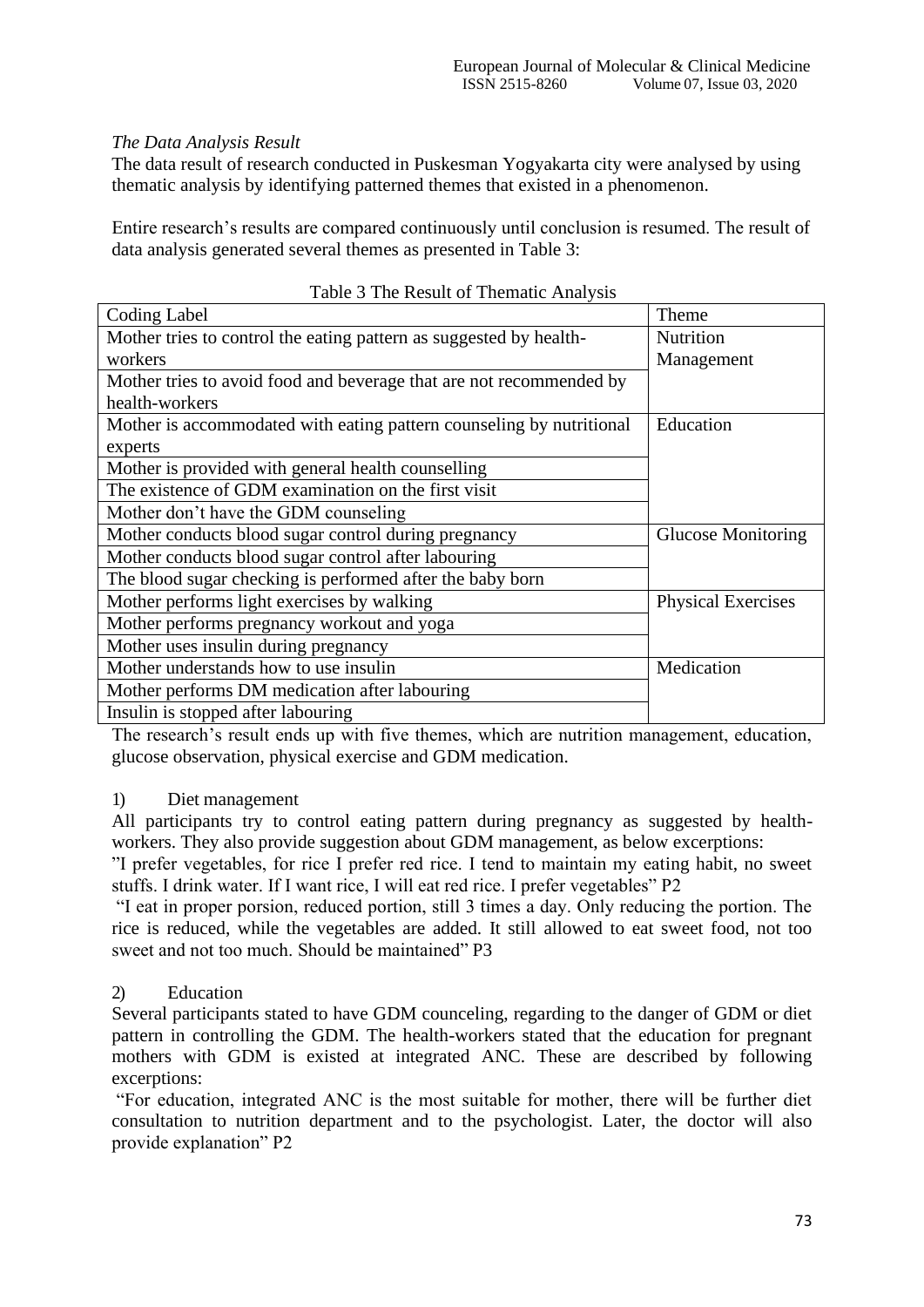# 3) Glucose Monitoring

The glucose observation can be seen from the effort to control blood glucose during pregnancy and to control baby's blood sugar, as stated by below excerptions:

"It always done once a month, for DM patient, occasionally we experience heavy pressure at the neck, usually we will independently check the condition to the drugstore, which usually serves us with blood sugar checking, al least once a month I will visit the doctor" P1

I will visit the Internist once a week or once every two weeks. Sugar controlling is conducted every month" P2

All participants will perform blood checking after giving birth. They revealed below statements:

" Indeed, there will be another checking after giving birth" P3

"Yes, after giving birth, me and my baby will be re-examined (for blood sugar level)" P6

Besides, all participants revealed that a blood sugar control was executed on the baby after the laboring, as below excerptions:

"Yes, the baby was directly checked for blood test. Alhamdulillah, everything normal. The doctor stated that it only happened during pregnancy, after giving birth, the test was negative". P8

"It was low at the beginning, after treatment, the blood sugar was raised up to normal, we were allowed to come home after the condition was decided as healthy" P3

# 4) Physical Exercise

Physical exercises include walking, house works, or pregnancy workouts. Walking activities were described as following excerptions:

"Sometimes I did the walking, mopping and sweeping (doing the houseworks), yes I did it every day. For walking, if I could wake up early, I did the early walking" P3 Walking, I did it in the morning" P7

Besides, participants revealed that the exercises conducted were pregnancy workouts and yoga. These were described from participant's excerptions:

" Yes, I did workouts and yoga, the pregnancy workouts 4 times and 3 times yoga" P8

### 5) GDM Medication

The medication could be the utilization of insulin or drugs that might control mother's blood sugar. Some said to use insulin in controlling their blood sugar level, as illustrated by following excerptions:

"During the pregnancy, I used insulin. As far as I concern that insulin is preferable for pregnancy, that has no effect to the baby. So, insulin it was" P1

The internist cured me with insulin, the internist said the insulin injection is the safest medication for pregnant mothers" P2

Some participants stated that medication by using insulin will be terminated once the mother has given birth, since the blood sugar was considered as normal. Participants stated that, as follows:

"After labouring assessment, it was determined as normal, so no more insulin as well as drugs. There were twice of observations. It was stated as normal and no insulin required" P1

"Hmm, two months after giving birth, I stopped using insulin as my blood sugar level was back to normal" P2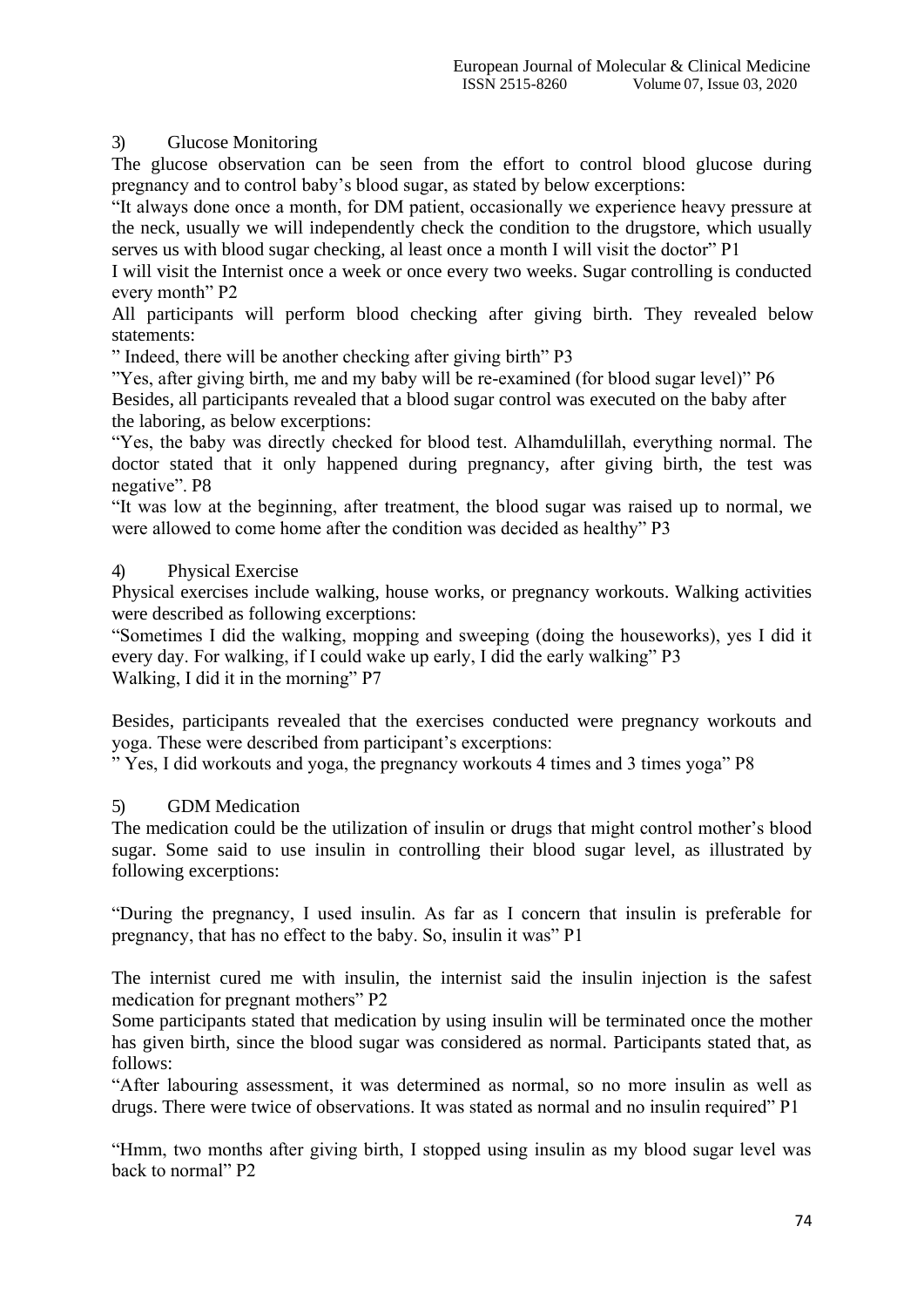While, some participants keep using the medication to control DM after giving birth, the statements are sresumed as follows:

"Until recently, I still use insulin, before eating (the utilization of insulin), now, metformin also being consumed, only twice a day, the drugs are prescribed after giving birth" P3

" Yes, I still use insulin, because of breastfeeding, plus certain drug after giving birth, first insulin, next a drug called metmorfin, twice a day, should be consumed after eating (insulin before eating and metformin after eating)" P6

### **4. DISCUSSION**

The researchers have identified five types of themes that describe mother's experience in *gestational diebetes mellitus* self-management, which cover nutrition management, education, glucose monitoring, physical exercises and GDM medication.

The result of research indicated that some of pregnant mothers try to control the eating pattern as suggested by health-workers. They also try to avoid food and beverages that could possibly raise the blood sugar level, such as sweet food and drinks, soda and rice. The mothers also conduct regular checking on glucose level. Furthermore, physical activities are also performed, such as walking, doing the houseworks or pregnancy workouts. Daily physical activities and regular physical workouts (3-4 times a week for approximately 30 minutes) are considered as pillar in managing DM. Physiscal exercise could maintain the body fitness and reduce the weight and maintain the insulin sensitivity, to restore the control og blood glucose (Sigal 2006). The suggested physical activities are walking, cycling, jogging and swimming. The exercises should be adjusted with age and physical fitness status (Perkeni 2011).

Less physical activities or moving as it needs will cause bad impact to body and lead to obesity as well as less-sensitive insulin receptor. This is reinforced by results of the research stated that obesity is the influenced factor in GDM as well as DM type 2 in the future time (Hod et al. 2015). Based on the DM self-management principals, sports or physical activities are required to improve the insulin sensitivity as well as to help the glucose entrance through the cell, to lower the blood sugar level (Wang et al. 2013).

For pregnant mother that experiencing second and third semester, the body weight will continue to raise, due to bigger fetus and the raise of metabolism activity during pregnancy. It will lead to obesity that ignored by mother. Hence, it takes proper lifestyle management (Hod et al. 2015). Therefore, routine physical activities needed to be performed, such as pregnancy workouts twice a week, for healthy body, the muscle necessities and eventually will effect to better metabolism, the blood glucose break out, good blood circulation, well-functioned heart, and healthy mother that has enough energy for cell regeneration and fetus forming (Lumadi dan Sulaiman, 2017). This is supported by research conducted by Marcherya *et al*. (2018) revealed many ways could be tried to overcome and decrese the GDM cases, one among others, physical workouts such as pregnancy workouts. Besides as a media to ignore the stress and anxiety for pregnant mothers, pregnancy workouts are believed as a method to prevent gestational diabetes melitus to pregnant mother.

The research by Magro-Malosso *et al*., (2017) suggested that aerobic during pregnancy, with or without diet intervension, could reduce the occurrences of GDM on women with overweight and obesity. They could safely carry out the aerobic for 30-60 minutes 3-7 times per week during pregnancy. Exercises during pregnancy is related with the risk decreasing of premature laboring. Aerobic for overweigh and obesity pregnant women is highly related with significant prevention of diabetes mellitus.

This is supported by a research conducted by Sanabria-Martínez *et al*., (2015) indicated that structured sports during pregnancy could prevent GDM and prevent excessive weight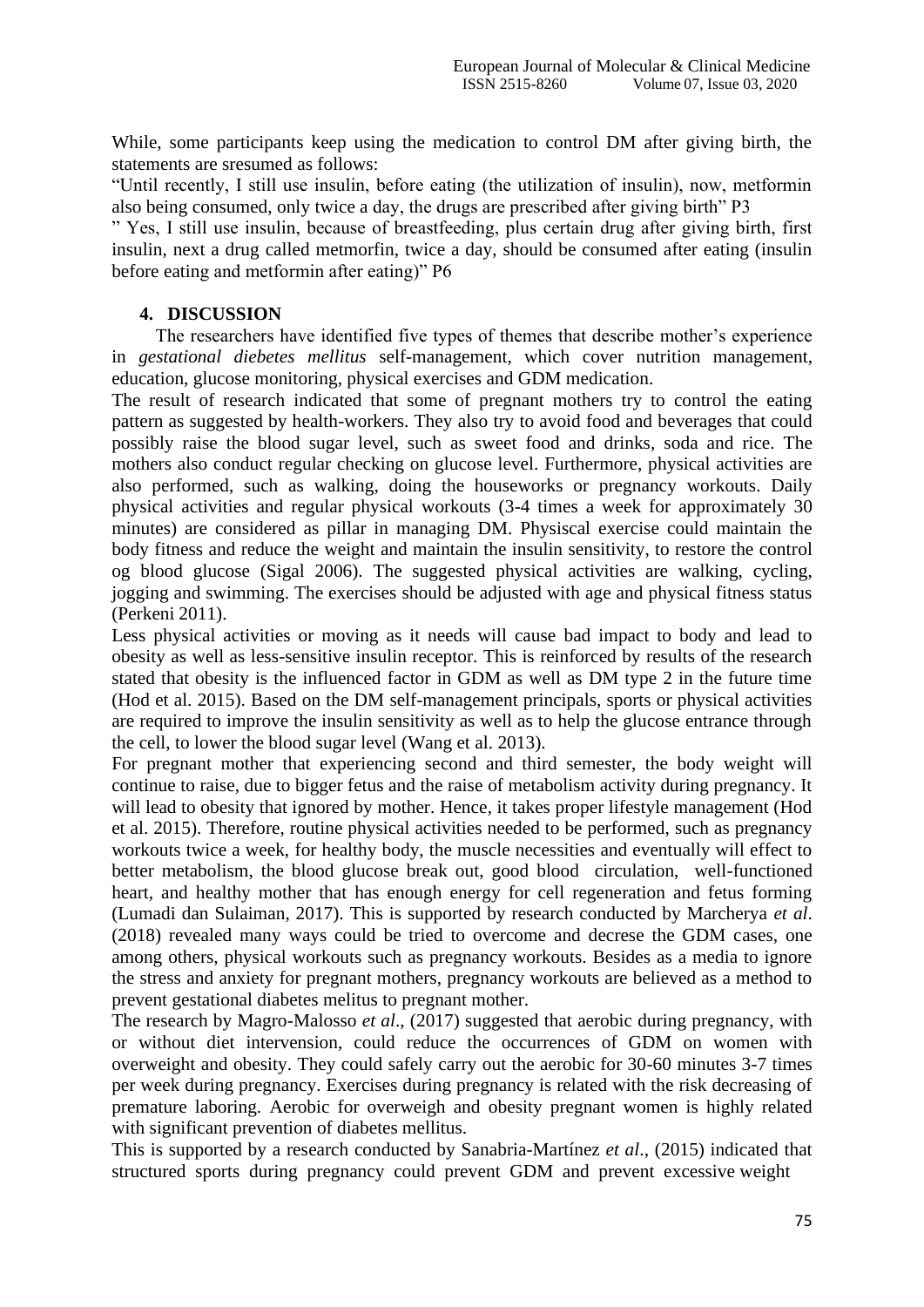increasing. A research by Di Mascio *et al*., (2016) showed that sports during pregnancy is not related to the increasing of premature birth. This research showed that sport is correlated with lower GDM incidents, cesarian procedures and hypertension disorder. Aerobic for 35-90 minutes 3–4 times per week during pregnancy could be safely carried out by women with normal weight, single pregnancy without complication. The practices are correlated with the rate of higher pervaginam laboring significantly if compared with lower rate of cesarian birth. Besides aerobic also related to lower gestasional diabetes mellitus and hypertension disorder. After considering on the importance of physical activity or sports, maintaining eating pattern and medication, the mother starts to feel the benefits to her health. These efforts are expected to inhibit the complication and to reduce pain while performing medication. Medication refers to utilization of insulin and other drugs that designated to control blood sugar.

A research by Carolan et al. (2012) stated that pregnant mothers believe that insulin utilization is the easiest option to control blood sugar. They state the the worries are reduced with insulin. They feel enthusiastic in maximizing the health of baby. The concern on the health of baby motivates mothers to initiate GDM management, though they still keep trying to adapt with GDM condition.

Besides, some mothers believe that DM desease will vanish after giving birth, which will happen if the mother could control her diet or blood sugar. If it is unmanageable, it will provide poor impact towards mother and baby's future health. It is in line with a research conducted by Lindmark et al. (2010) suggested that all mothers are well-informed that GDM will dissipate after giving birth. Yet, they realize the future risk on the development of diabetes mellitus type 2 (*Type 2 Diabetes Mellitus* / T2DM). They realize on things that must be done yet difficult to alter the lifestyle.

Some pregnant mothers realize on long-term risk of GDM. The pregnant mother who has GDM will have bigger risks on complication during pregnancy and after giving birth. The effects will probably emerge as the risk of pre-eclampsia and DM type 2. While on fetus, there will be the increasing risks of perinatal mortality, macrosomia, trauma on laboring, and neonatal hypoglycemia.

The result of the research indicated that there were two babies that born with macrosomia by cesarian procedure. The research by Collier et al. (2011) indicated that all pregnant mothers realize on macrosomia risk, and the risk of cesarian procedure for their labouring, for mothers with DM. Some mothers mentioned the risk of miscarriage, deform baby, and future possibilities for baby to have glucose disorder, if GDM cannot be maintained well. Besides, this research highlighted that the consideration on baby's health is the strong motivation factor for mother with DM. Pregnant mothers with DM or risked with DM should be provided with clear explanation that future baby's welfare is depended on blood sugar control and proper planning on pregnancy that will be the effective strategies to prevent birth defect and other disadvantages in terms of pregnancy.

The strength of this research is semi structured interview mode that implemented. It is considered as perfect method to answer the research questions related to expanded individual experiences. Besides, this research is a finding that could complete the information about mothers' self-management during pregnancy with DM, for further research preferences. The weaknesses of this research are the fact that the data were derived from past experiences that should be memorized, yet it is still any possibilities to forget the detail. This research is based on small size sample that insufficient to represent all pregnant mother with GDM.

# **5. CONCLUSION**

Self-management that performed by pregnant mothers covers diet management by arranging eating pattern, routine monitoring on blood sugar level, physical exercises by walking and pregnancy workouts, education and medication on GDM. Therefore, the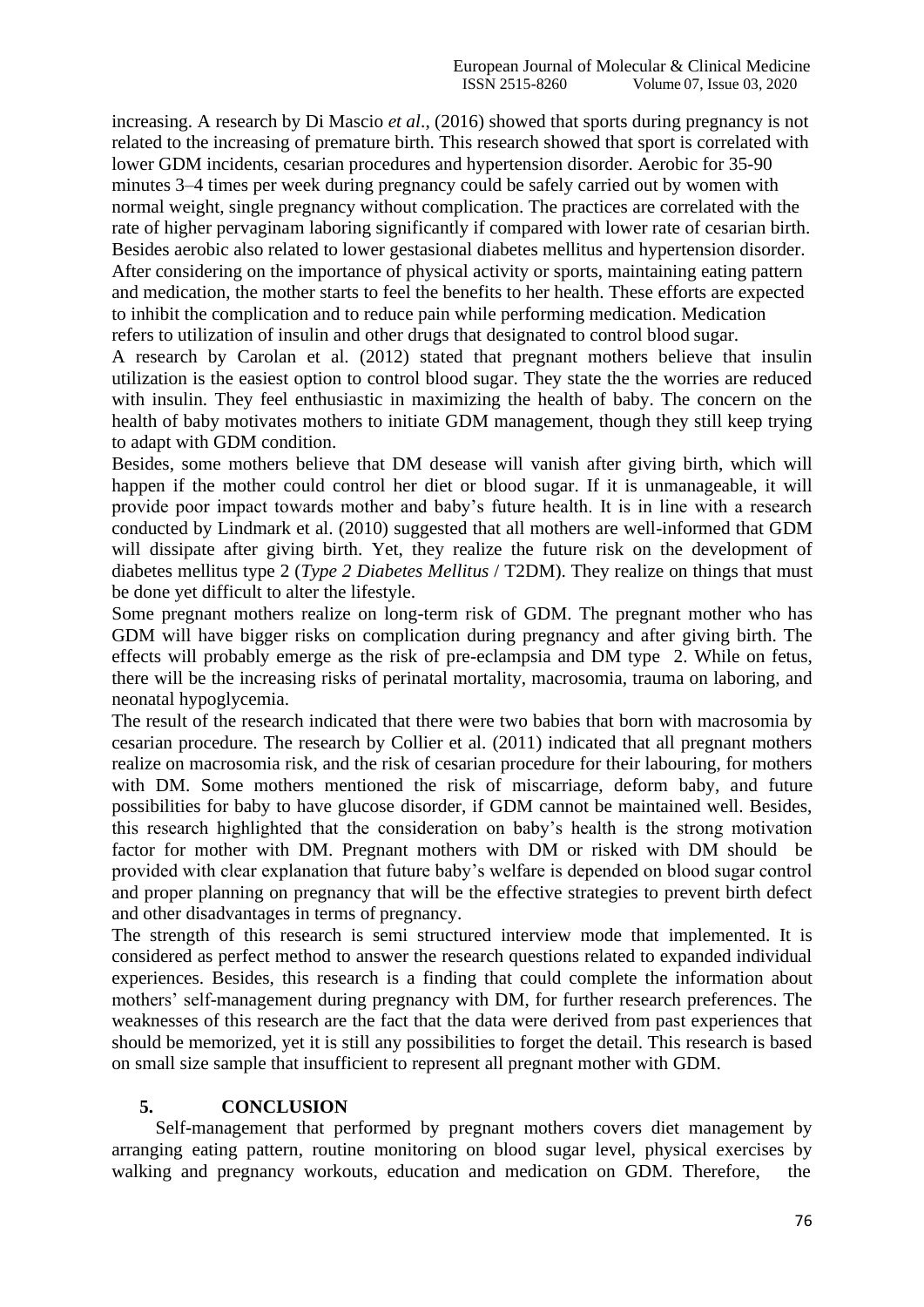researchers expected more effective education or counselling from health-workers, particularly midwife to ensure clear understanding about self-management principles on pregnancy mothers. The existence of KIE about GDM is expected to enhance mothers' knowledge and could help mothers in adaption and handling GDM on her next pregnancy. This KIE activities are executed at the pregnant mothers' classes and accommodate them with diet guidance about eating pattern and involve family members to deepen their knowledge on pregnancy management with diabetes mellitus. Besides, to improve the awareness on pregnancy with diabetes mellitus, it is required the screening examination on diabetes mellitus

#### *Ethical Clearance*

This research was previously approved by ethical committee before being studied.

#### *Conflict Of Interest*

The researchers stated that there is no conflict of interest in this research.

#### *Funding*

The researchers responsible on research funding independently, without involving grants, scholarship or other funding sources.

#### *Authors' Contribution*

All researchers were contributed to entire processes in this research, preparation, reviews and manuscript approval.

## **6. REFERENCES**

- [1] [Xu T,](https://www.ncbi.nlm.nih.gov/pubmed/?term=Xu%20T%5BAuthor%5D&cauthor=true&cauthor_uid=28583101) [He Y,](https://www.ncbi.nlm.nih.gov/pubmed/?term=He%20Y%5BAuthor%5D&cauthor=true&cauthor_uid=28583101) [Dainelli L,](https://www.ncbi.nlm.nih.gov/pubmed/?term=Dainelli%20L%5BAuthor%5D&cauthor=true&cauthor_uid=28583101) et al. Healthcare interventions for the prevention and control of gestational diabetes mellitus in China: a scoping review. *[BMC Pregnancy Childbirth](https://www.ncbi.nlm.nih.gov/pubmed/28583101)*. 2017:17:171.
- [2] Informasi Data Buletin. Situasi Dan Analisis Diabetes. Infodatin Pusat Data Dan Informasi Kementerian Kesehatan RI. Jakarta. 2014.
- [3] Sugianto. Diabetes Melitus Dalam Kehamilan. Jakarta. *Erlangga*. 2016.
- [4] Parsons J, Sparrow K, Ismail K, et al. Experiences of gestational diabetes and gestational diabetes care: a focus group and interview study. *BMC Pregnancy Childbirth.*  2018;18:25.
- [5] Alfadhli EM, Osman EN, Basri TH, et al. Gestational diabetes among Saudi women: prevalence, risk factors and pregnancy outcomes. *Ann Saudi Med.* 2015;35:222-30.
- [6] Alharthi AS, Althobaiti KA, Alswat KA. Gestational Diabetes Mellitus Knowledge Assessment among Saudi Women. *Open Access Maced J Med Sci.* 2018;6:1522-1526.
- [7] Riskesdas. Riset Kesehatan Dasar. Jakarta. Badan Penelitian dan Pengembangan Kesehatan Kementrian Kesehatan RI. 2013.
- [8] Permenkes RI. Permenkes No. 25 tahun 2014 pasal 6 ayat 1 tentang upaya kesehatan anak. Jakarta. Kemenkes. 2014.
- [9] American Diabetes Association. Classification and Diagnosis of Diabetes. *Diabetes Care*. 2015;38:S8-S16.
- [10] Dinas Kesehatan Kota Yogyakarta. Profil Kesehatan Kota Yogyakarta*.* Yogyakarta. 2018.
- [11] Puskesmas wilayah Kota Yogyakarta. Data Puskesmas Kota Yogyakarta*.* Yogyakarta. 2019.
- [12] Sigal, R.J., 2006. Physical activity/exercise and type 2 diabetes a consensus from The American Diabetes Association. Diabetes Care, 29(26).
- [13] Perkeni, 2011. Konsensus pengelolaan dan pencegahan diabetes mellitus tipe 2 di